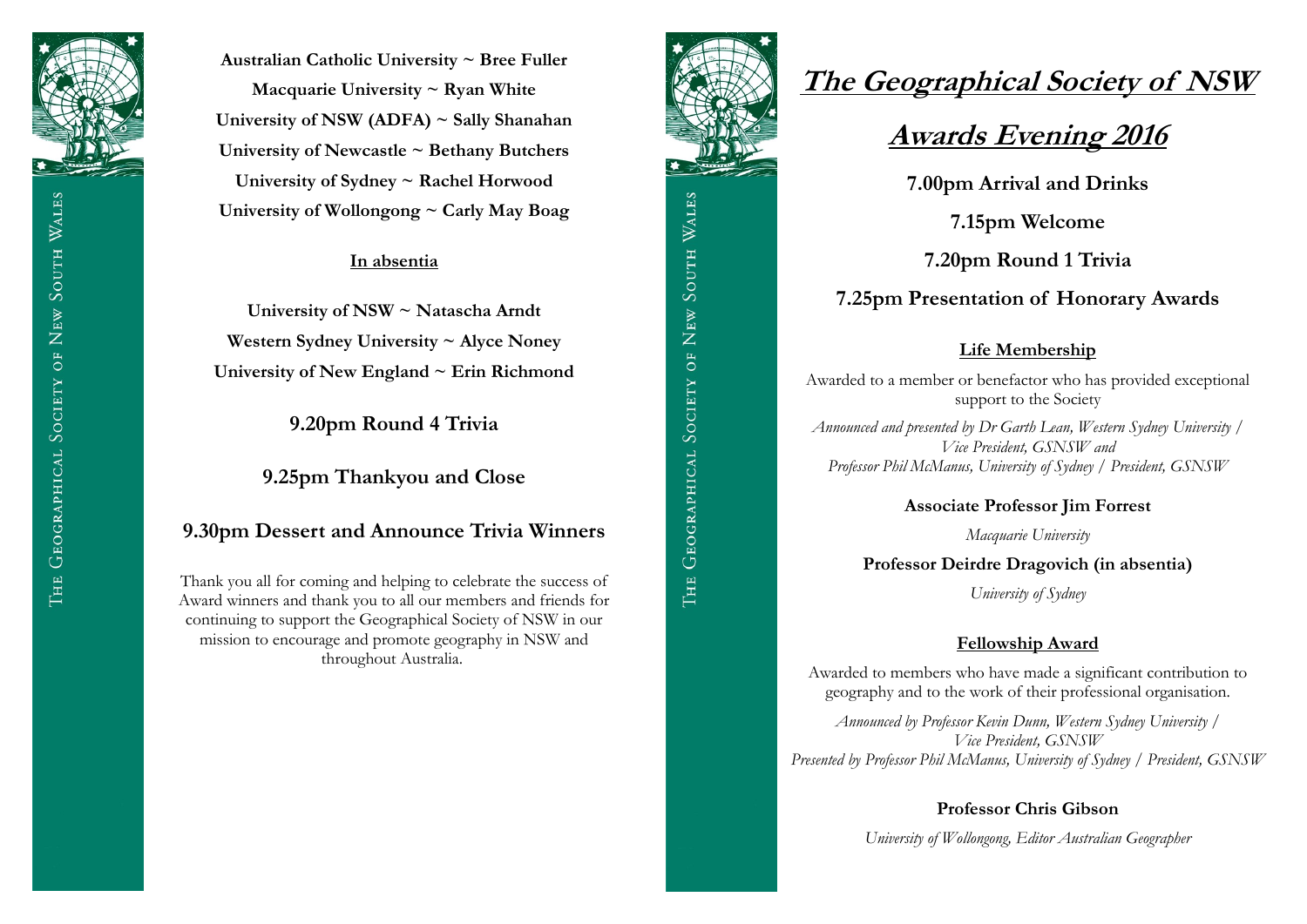

# **7.45pm Entrée and Round 2 Trivia**

# **8:00pm Presentation Australian Geographer Best Paper Prize Awards**

Intended to encourage and highlight the highest quality published work in geography.

*Announced and presented by Professor Chris Gibson*

### **2016 Best Paper Prize**

**Professor Patrick D. Nunn**

*Faculty of Arts, Business and Law, University of the Sunshine Coast*

**and Associate Professor Nicholas Reid**

*School of Behavioural, Cognitive and Social Sciences, University of New England*

#### **2016 Best Paper Prize by an Early Career Researcher**

**Rhonda Itaoui (in absentia)**

*School of Social Sciences and Psychology, Western Sydney University*

# **8.15pm Presentation Post-Doctoral Geography Scholar Awards**

The aim of these Awards is to support the research program of early career geographers in their efforts to maintain research momentum, post-doctorate.

*Announced by Dr Josephine Gillespie, University of Sydney / Vice President, GSNSW Presented by Professor Phil McManus, University of Sydney / President, GSNSW* 

## **Ellen van Holstein**

*Australian Centre for Cultural Environmental Research, University of Wollongong* 

**Dr Todd Walton (in absentia)**

*University of New South Wales* 



## **Dr Rebecca Hamilton (in absentia)**

*School of Geosciences, University of Sydney* 

**Dr Olivia Dun (in absentia)** *School of Geography, University of Melbourne*

# **8.30pm Dinner and Round 3 Trivia**

# **9:00pm Presentation Student Awards**

### **2016 Honours/Masters Conference Jim Rose Geography Award Winners**

Jim Rose is remembered for his pastoral care of staff and students, his "whole of geography" passion and his support for Honours students, and it is particularly with the latter in mind that the Society annually makes awards in his name for the best papers at the Annual Honours / Masters Conference.

> *Announced by Dr Jessica McLean, Macquarie University / Councillor, GSNSW*

**Best Paper ~ Jasmine Horrocks, University of Newcastle**

**Highly Commended presentation on a Physical Geography topic ~ Alexandra Jones, University of Sydney (in absentia)**

**Highly Commended presentation on a Human Geography topic ~ Sara Judge, Macquarie University (in absentia)**

#### **Outstanding Academic Achievement in 2nd Year Geography in 2015**

Awarded to students from all NSW Universities who topped geography in their second year.

*Announced by Dr Garth Lean, Western Sydney University / Vice President, GSNSW and Dr Natascha Klocker, University of Wollongong / Councillor, GSNSW*

*Presented by Dr Josephine Gillespie, University of Sydney / Vice President, GSNSW*